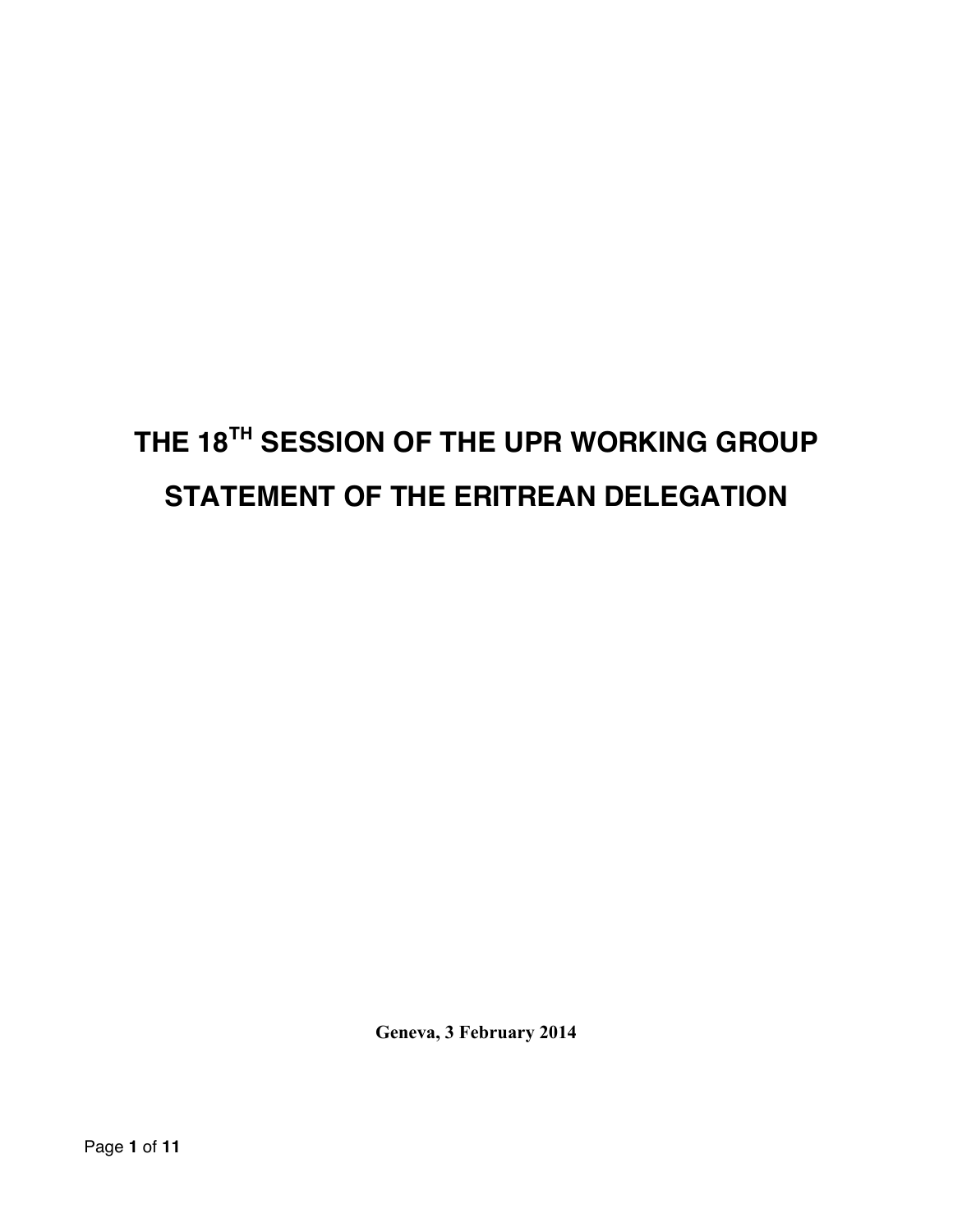#### Mr. President,

Please allow me to express my warm congratulation to you and the other members of the bureau for your elections to steer the work of the Human Rights Council. I wish to assure you of my delegation's full cooperation and support in the discharge of your responsibilities.

I also wish to express my thanks to all delegations that sent their advance questions, concerns as well as support, as part of the review process of the Universal Periodic Review. Eritrea values all the constructive engagements on the full enjoyment of all human rights and fundamental freedoms.

In the preparation of the Second UPR Report broader participation and higher responsibility were ensured. A Steering Committee chaired by the Ministry of Foreign Affairs was established. The Committee is composed of representatives from all the relevant line ministries and departments. Civil Society organizations such as the National Unions of Youth and Students, Women, Workers were also represented in the committee. Additional inputs from the UN Country Team in Eritrea were also accommodated in the report. Several rounds of consultations at both national and sub-national levels were undertaken to draft the report under the guidance of the Minister of Foreign Affairs.

The key human rights concerns and issues raised during the review revolved around the following: (I)general recommendations and conventions that require accession or ratification; (ii) gender equality, (iii) female genital mutilation, (iv) domestic and sexual violence against women; v) rights of the child; vi) millennium development goals; vii) poverty eradication; viii) implementation of the Eritrean constitution; ix) establishment of an independent human rights body; xii) follow up on UPR recommendations and technical assistance; x) detention conditions, torture and involuntary disappearance; xi) the right to life; xii) cooperation with the group on enforced and involuntary disappearance; and xiii) invitation to special procedures of the Human Rights Council. The report before the Council highlights the achievements, best practices, constraints, challenges, and the progress made during the reporting time on the accepted recommendations.

Mr. President,

Eritrea values international cooperation on the basis of mutual trust, mutual understanding and mutual benefit and based on the principles of partnership. Follow up on the UPR Process and recommendations, has been the major agenda in the relationship and cooperation with the Human Right Council. Eritrea recognizes the need for strengthening institutional mechanism, and in this regard following to an invitation extended to the UN Office of the High Commissioner for Human Rights, a working level mission visited Eritrea recently. Cooperation with the UN has been intensified by signing a strategic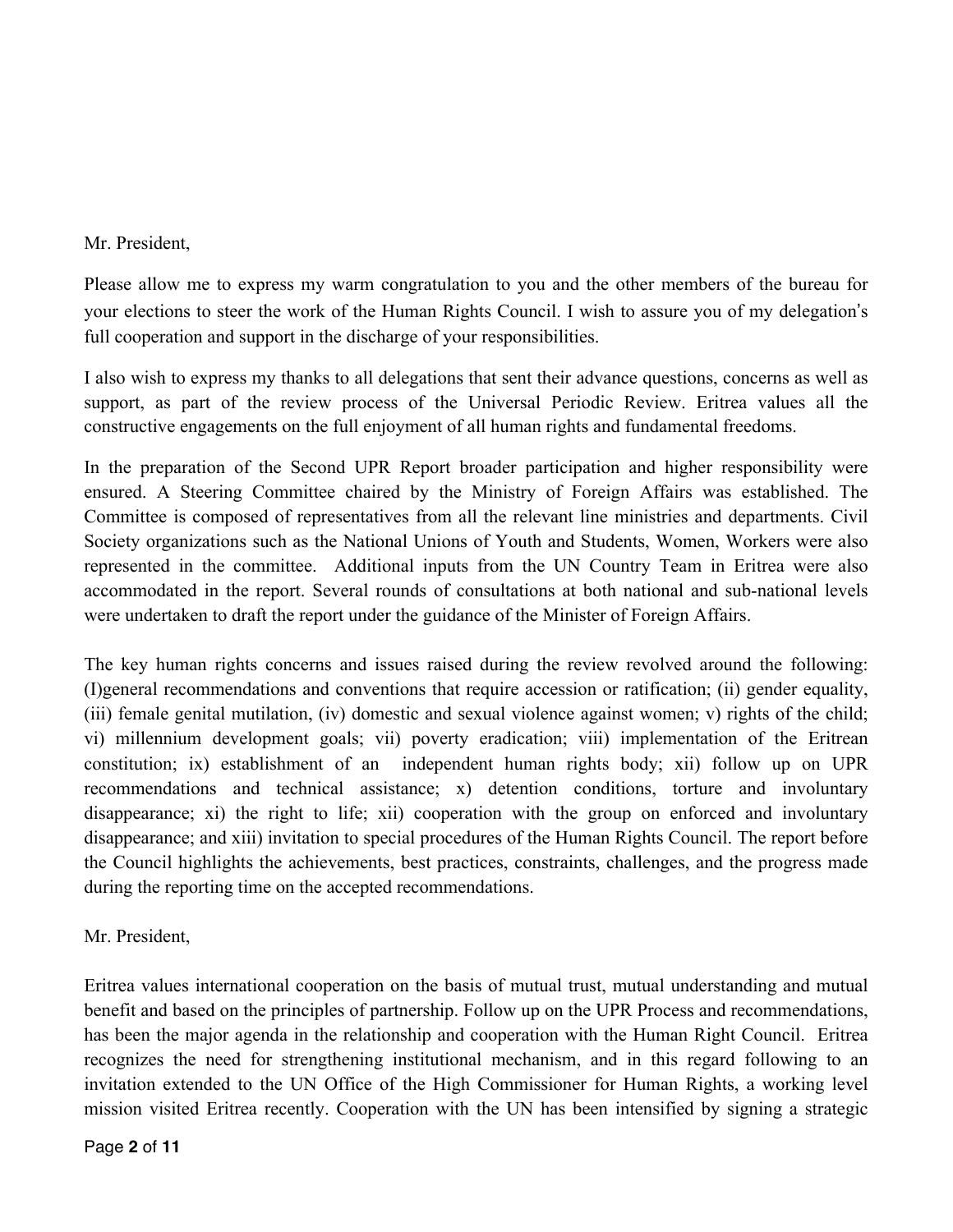framework of cooperation. The Government has also been working with the EU and Other partners to explore potential areas of cooperation

# **Mr. President,**

Let me now turn to the contents of the report which focuses mainly on the implementation of the recommendations Eritrea accepted and related issues. From the outset, let me share with the Council members the measures that Eritrea undertook to strengthen its legal and institutional framework as part of its commitment to the promotion and protection of human rights and fundamental freedoms of its people. During the reporting period,

- The work of transforming the transitional civil, criminal and commercial laws of the country, in line with the Constitution endorsed in 1997, Eritrea's international obligations and UPR first cycle recommendations, is in its final stage and draft codes have been ready for proclamation; and
- Major inputs and wider consultation to enrich the Draft Codes were conducted in March 2010 with the participation of all the judges, courts and professionals of the judiciary system. This was followed by the input of all ministries, including the Ministry of Foreign Affairs. Additionally, a symposium was held in February 2012 where all law enforcement agencies, government structures, national civic organizations, regional administrations participated to give their inputs and to create a better understanding in the consolidation of the rule of law.

At the same time, the Government has also promulgated new proclamations that have a cross cutting effects on human rights. The new laws introduced include access to water (Proc 162/2010), food security (Proc 170/2012), privatization of state owned enterprises (Proc 173/2013) and access to justice and accountability of judicial services as well as expansion of community magistrate courts with extended jurisdiction (166/2012, 167/2012, 120/2012). Those covering the justice system in particular aim at promoting swift and better access to delivery of justice as well as ensuring the independence and accountability of the judicial services.

Furthermore, the Ministry of Justice has established a Civic Awareness office to deepen knowledge of the national codes once the Proclamations of the Draft Codes is done. In addition to the moral and civic education in school system, as a way of strengthening the awareness and responsibility of the new generation, preparations are going on to include studies on Law and Society in the Junior and Senior Secondary School education.

In general, it must be underscored that the Constitution is the sources of all legislative measures of the country and it is also the basis for the economic, social, cultural and political policies and actions. It is to be admitted that while local and regional elections are in motion, national election is still pending until threats to national security and sovereignty are eliminated. While the draft codes are awaiting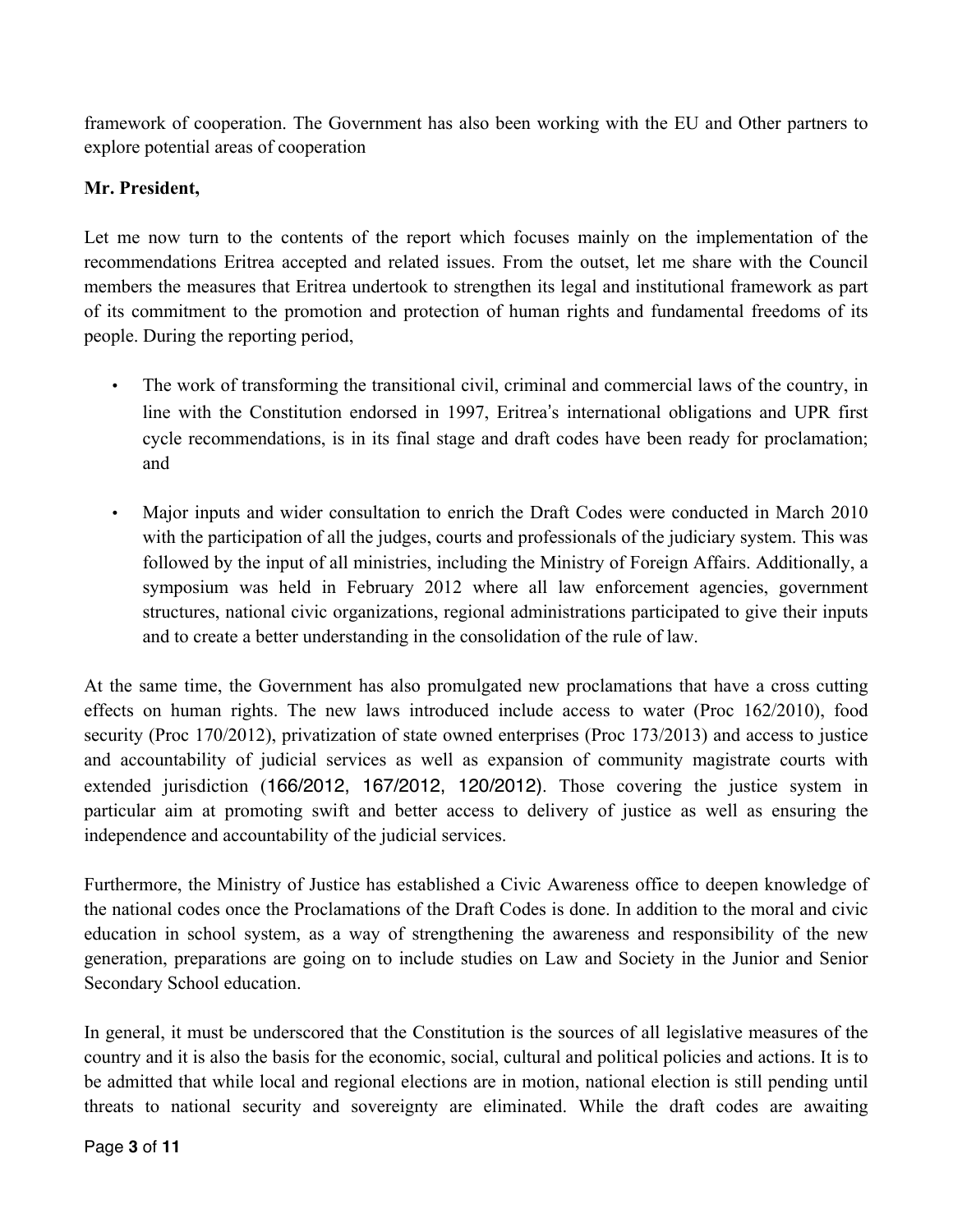proclamation and the establishment of political and social institutions at all levels has taken shape, it must be recognized that more effort is needed to establish some institutions provided for in the Constitution. Hence, with all the remaining challenges and problems, efforts to strengthen the legal system and the rule of law have gained significant momentum in the last four years.

## Mr. President,

The effort in the last four years was not only about the laws and the legal institutional frameworks. As it is quite known, Eritrea is a country that emanated from the struggle for social justice and the Eritrean experience and psyche is that peace and stability are critical elements in ensuring social justice. In the period under review, the national development efforts have thus focused on the consolidation of all aspects of social justice so that the ability of every Eritrean citizen to lead a life of dignity with development within the society that reflects the common values and aspirations is fully ensured.

In the delivery of social justice, equal rights and opportunities sanctioned by the law have become the hallmarks of the government's strategic interventions to ensure equitable distribution of basic services and the expansion of even development in all regions and localities of the country. In this regard discrimination, exclusion, restrictions or preference on the basis of ethnicity, religion, gender, status, has closely been monitored on the basis of the available legal instruments and accountable judicial practices.

#### Mr. President,

These above stated measures are in full conformity with the human rights obligations of the state in promoting equal rights and opportunities. While the state redoubled its efforts in meeting its obligations towards its citizens, it has been stressing participatory policy to overcome under-development. In general, the innovative approach of co-sharing that leads to ownership has been established in all projects but requires further institutionalization in the future. Moreover, every able bodied is engaged in developmental activities to accelerate the building of the necessary social and physical infrastructure. The involvement could be as part of national service, school system or communities. It is important to note that the hard work of the people is bearing fruits and the enormous contribution to the overall developmental needs of the country cannot be underestimated.

In this respect modest effort to raise the effect of the economic empowerment mechanisms were also stepped up despite prevailing constraints in the situation and capacity of the country. Micro credit schemes for rural farmers, women cooperative farms, disadvantaged women, disabled citizens and other needy sections of the community have expanded significantly with clear impact in their livelihoods by raising the opportunities to self respect and self reliance. The major Government institutions, the Eritrean Development Bank and other stakeholders have increased the level of investment and the degree of support to these disadvantaged groups and with promising results.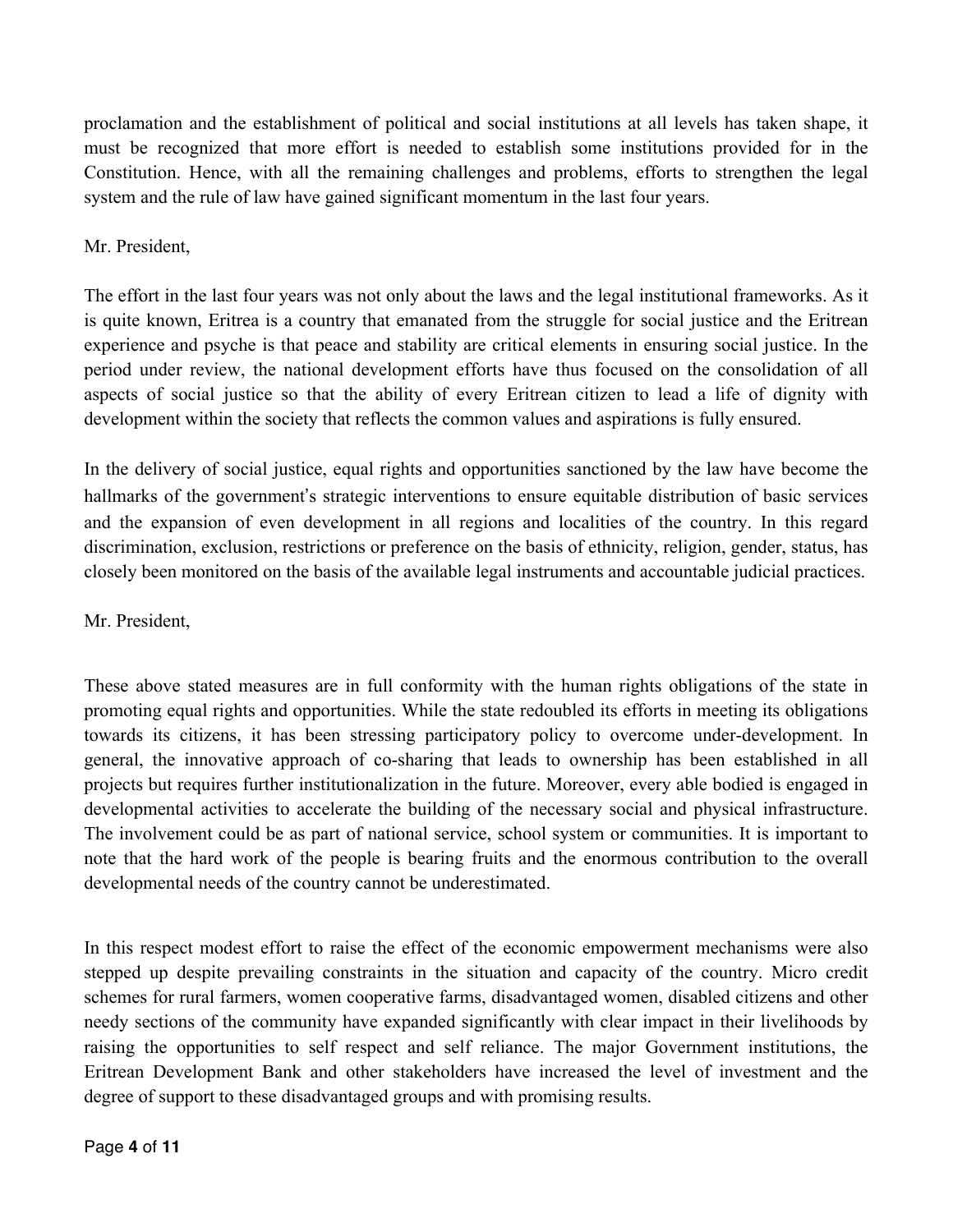On the other hand, the long awaited Proclamation on privatization of government owned entities and enterprises and the establishment of a privatization agency under the Proclamation issued in 2013 is expected to widen the opportunities for all citizens to benefit from the wealth of the nation at various levels. In the last two years conferences and awareness campaigns to promote the participation of nationals in local businesses and investments commensurate to their capacity levels is also taking shape. Furthermore, initial steps to privatize enterprises and businesses under Government control through massive sales of shares or by transferring to the private ownership of nationals has also started but will be a major task of the next 3 years.

In general and to keep the social fabrics intact, no disadvantaged social group is left behind. Programmes to assist all the disadvantaged (needy) social groups, such as children, children of martyrs, women, disabled persons, orphans, displaced persons, demobilized fighters, nomadic population, and returnees have been expanded by the Government in collaboration with stakeholders and Eritreans inside and outside of the country. The important once which have contributed in consolidating the safety nets of these social groups include the Trust Fund for the support of Martyr's families, Community Based Orphan Reintegration programme, The Programme for the support of Nomadic areas, Community based Disabled Reintegration Prorgamme, etc.

On the other hand and consistent with the promotion of cultural rights, the consolidation of gains made in the respect of cultural diversity has also been a significant dimension of the efforts in the last four years. On top of the extended effort of mobilization towards the long term aim of a knowledge society by raising awareness, skills, capacities and attitude, significant steps have also been taken to explore the cultural heritage of all the ethnic groups in Eritrea in conformity to the ideals of national unity and national development. The establishments of the set of cultural institutions in a modest way and the continuous local cultural festivals, competitions, exhibitions, etc have been instrumental in achieving these objectives. Furthermore, the development of the local languages and the policy and practice of using the mother tongue in education, media and all sets of cultural institutions for all ethnic languages has also been expanded by devoting the needed resources which consolidated the harmony, social fabrics and overall national unity that takes diversity into consideration.

#### Mr President

Eritrea has redoubled its concerted effort to improve the life style and conditions of living of its entire population under difficult conditions with promising successes. The strategy meant to target poverty elimination and transformation of living standards is an ongoing effort. The integrated effort of promoting food security, health security, environmental security (including water and sanitation) and social security all built on a sound education and HRD have continued to show the clear signs of hope and achievement in the last four years.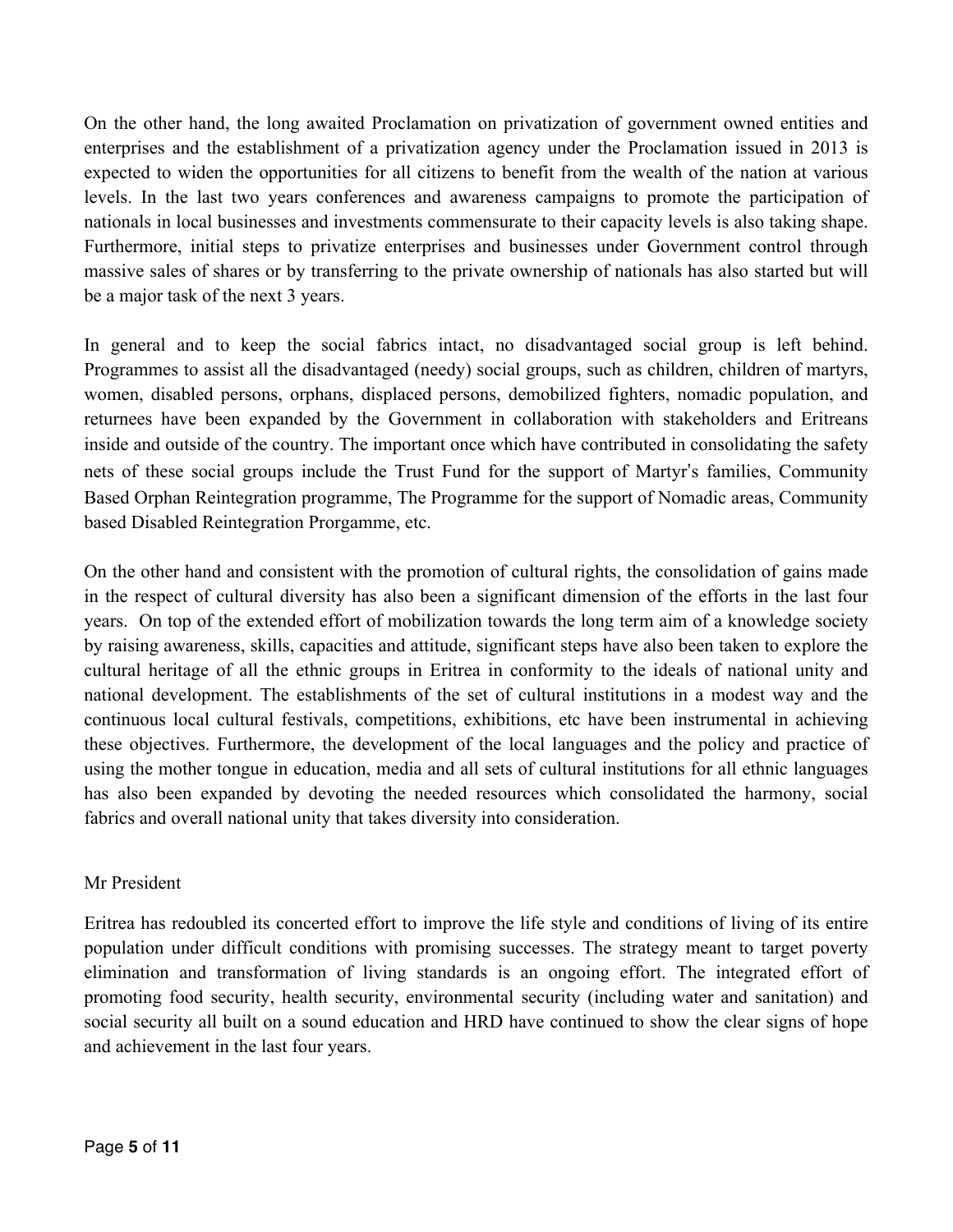The demographic distribution and services have thus shown remarkable progress in terms of access, coverage and viability of the services. The previously disadvantaged areas, rural sections and periphery parts of the country taken as the benchmarks, it is promising to see that there has been a continued phenomenal growth on all social indicators in the last four years. There is a remarkable growth in BE with more than 83% of the provisions being in rural and disadvantaged areas with the Gender Parity Index (GPI) being higher. The demographic distribution of health services in rural areas of Eritrea shows that more than 80% of the people get a health service in less than 10 kms. Eritrea has also established an effective system of public health service and the high level of coverage in immunization. Death rate decrease in child and maternal mortality and the very significant decrease of HIV/AIDS to 0.7 in 2012 (from 2.8%) and the decline in malaria prevalence are some of the successes worth noting in this report. The availability of clean water in more than 95% of the urban and 78% of the rural areas is also a great achievement. Eritrea is indeed among a handful of countries that has achieved the above 85% improved water access in the continent, though issues of sanitation personal hygiene deserve more attention.

On the other hand, many initiatives to promote water and soil conservations, aggressive measures of afforestation, mangrove plantation along the Red Sea Coast, etc. also signify the Government's effort to maintain a secure natural environment for descent life.

Eritrea's success in the MDGs is thus a typical reflection of the above efforts and achievements. Eritrea is achieving three MDG Goals (MDG 4 on reducing child mortality, MDG5 on improving maternal health and MDG6 on combating HIV/AIDS, malaria and other diseases). It is also on track on four other goals. It is firmly believed that these successes have contributed to the promotion of human dignity, human security and human development in Eritrea, enabling human right protection and promotion to the highest levels.

#### Mr. President,

Consolidating the underlying objectives and practice of the Eritrean Correctional and Rehabilitation Services (ECRS) to rehabilitate convicted individuals so that they would become law-abiding and productive citizens when they reintegrate into the society once released has been a major undertaking in the concerns relating to prison conditions. Therefore, access to education, health services, entertainment, sports activities and cultural programmes have been ensured and these programmes have been integrated into the main stream activities of the nation while proper monitoring and standardization by the concerned bodies has been guaranteed. In the current school program 28 prisoners have participated in the Secondary School Leaving exams. Prisoners' right to pray, fast and observe other rites that are observed in their respective religions and beliefs are also respected.

Any law enforcement agent who violates the rights of a detained person is indicted and brought to a court of law if and when the offence committed is grave. As t**orture** has already been criminalized in the domestic legal system in particular in the Transitional Penal Code of Eritrea, close monitoring has been an established practice in the last four years. Moreover, evidence collected under such event is inadmissible in courts of law according to Article 35 of the Transitional Criminal Procedure Code,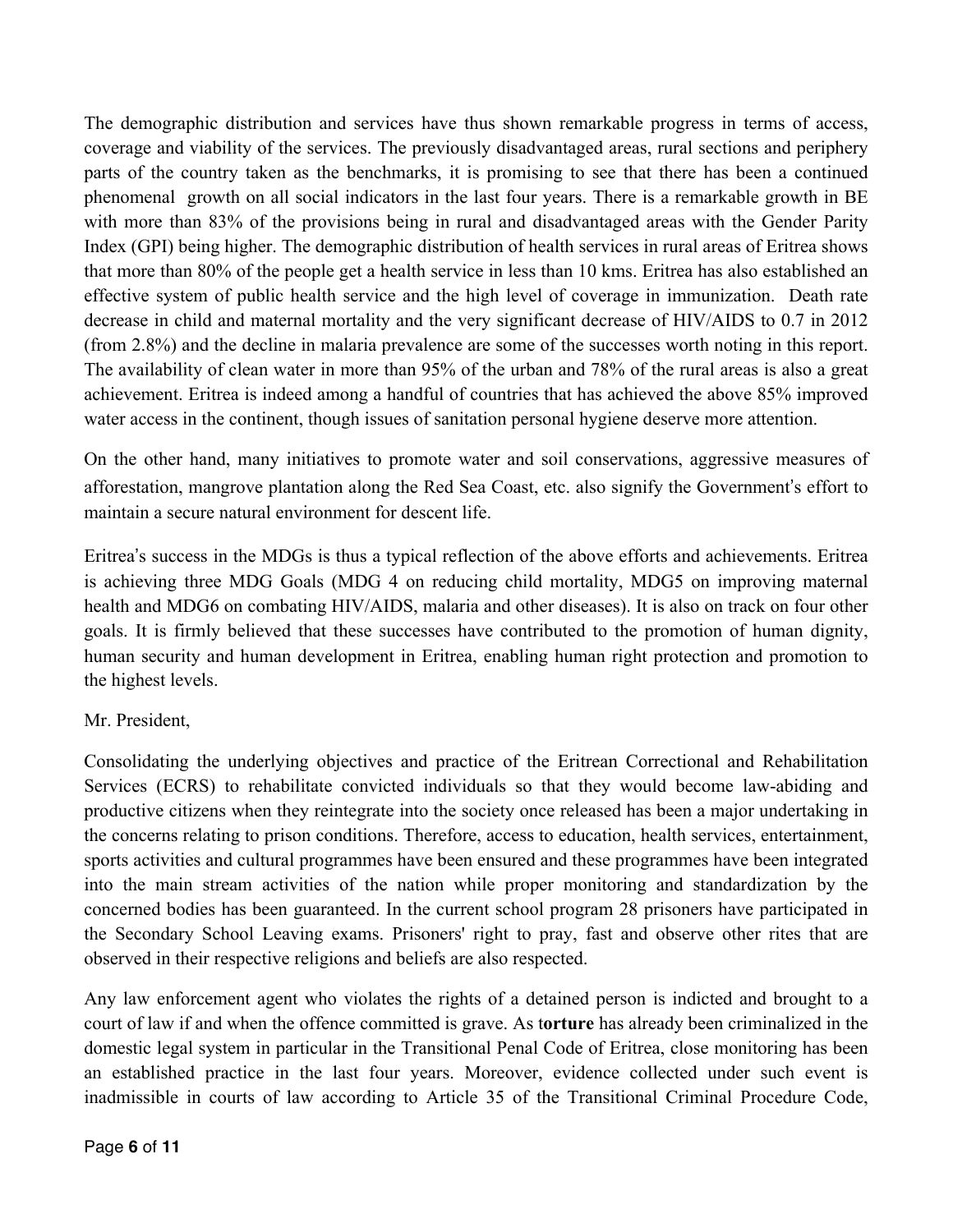which has repeatedly been emphasized in all the trainings, updating and professional forums of the law enforcements agencies.

The Government has also continued its strict policy of zero-tolerance for all forms of **sexual violence**. As this offense is punishable by rigorous imprisonment for up to 15 years, the public prosecution has been monitoring the issue in the last four years. Awareness campaigns on this issue have been stepped up by all concerned agencies including by the police and the National Union of Eritrean Women. Police have been conducting forums and campaigns on this and other similar offenses to the public including in Eritrean high schools. In addition various cases and experiences were compiled as experience by police and disseminated through the mass media and the periodic journal of the Eritrean Police Force as a means of raising awareness and enforcement of the law to combat sexual offenses. **On under-age marriage,** according to Proclamation No. 1/1991 any contract of marriage made between persons below 18 years of age is null and void, and that the spouses and witnesses to such marriage face punishment under the Penal Code.

Of particular concern in terms of human dignity is the FGM. The FGM/C practice has been deeply rooted in the cultural and religious beliefs of some communities and thus a significant number of young girls had been affected. To confront this formidable challenge, the Government has outlawed the practice. The Proclamation has been a milestone toward banning the practice of FGM/C. Heavy penalty is imposed on those who perform FGM/C and their collaborators. For example, 416 FGM related disputes were brought to the courts. However, challenges still remain in addressing the unequal regional enforcement practices, migration of circumcisers, reaching nomadic populations and translating knowledge and awareness created to behavioral changes. Eritrea will continue its struggle on this front in collaboration with the National Associations which haves structures up to the local level, work to bring behavior change on parents and communities and strengthen the monitoring instruments at grass root levels.

Protecting and promoting the rights of the child has also been at the center of the policies and strategies of the GOE. A major thrust of the effort in the last four years has been to strengthen the family unit to provide a better environment for the growth and development of children and empower communities to coordinate and promote good childcare and appropriate socialization practices. Integrated Early Childhood programmes have expanded in the last four years reaching rural and periphery areas (for data see right to education). Parallel to this effort the recruitment of Community Care Givers to enhance this programme has also expanded in places where kindergartens and similar facilities have not yet been established. Promoting free education has also been successfully expanded by raising access, continuity and relevance of education for children. The dignity of disadvantaged children was also considered in various ways.

On the other hand, the Community Based Orphan reintegration progamme has been successfully expanded and the innovative practices initiated earlier have benefited more than 6400 orphans. Similarly more than 5,000 street children were also given support to continue their education. While the effort to update policies and strategies in mainstreaming special needs has been taking, twenty five pilot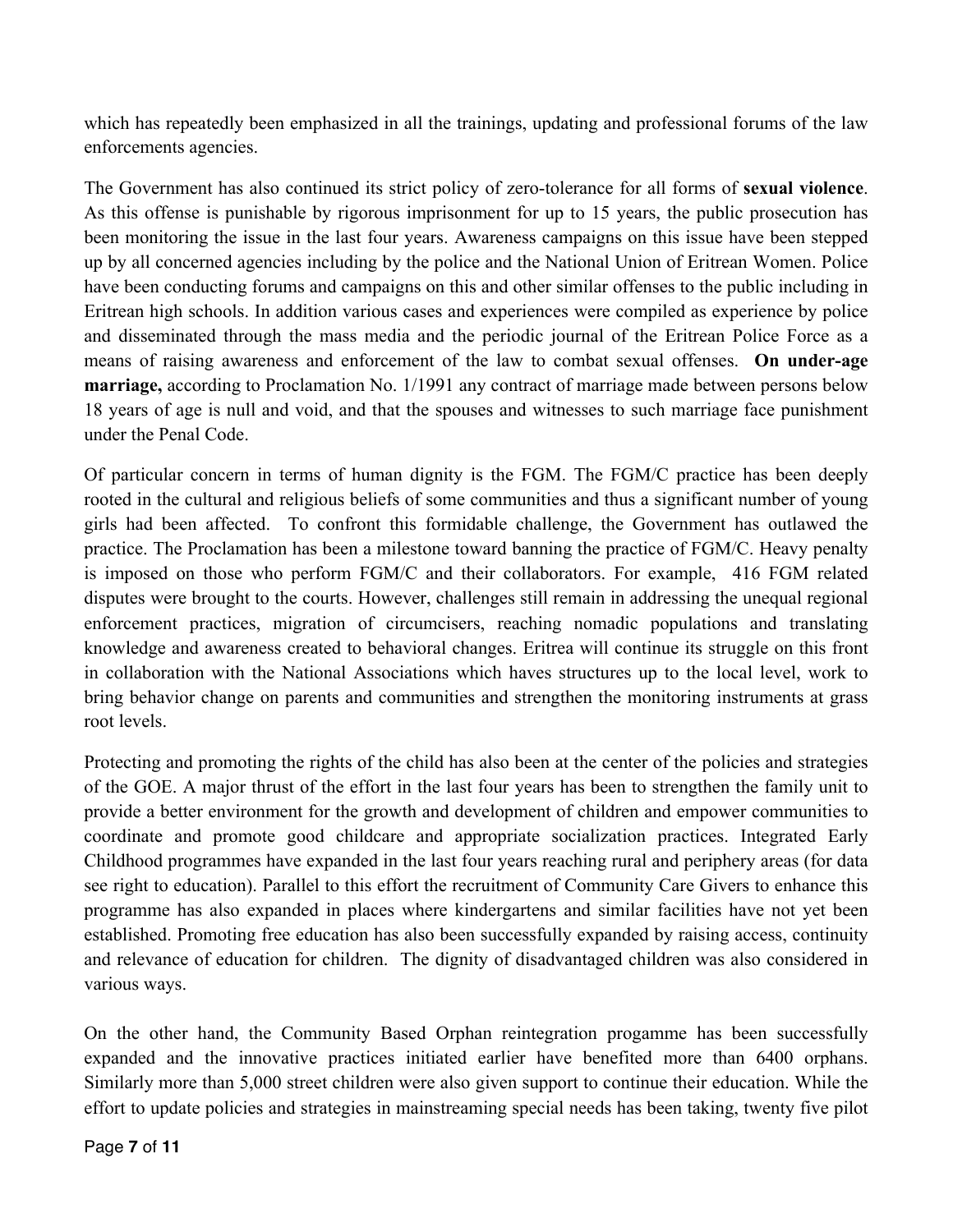schools for special needs have been established in the last 4 years. Furthermore 176 children (43% females) have got the opportunity and support to ensure their right and opportunity in the one blind (Government) and two deaf schools (Non-Government). This is insignificant with the magnitude of the problem and special efforts need to be considered as a challenge in the future.

There are no child labor cases in the reported period and Proclamation has been closely followed in collaboration to local administrations. The indication is that children are not recruited for labor but the culture, tradition and practice of participating and supporting in family activities and works has continued. Raising the monitoring capacity and awareness of all concerned thus becomes a major challenge. Furthermore, bringing the school system on board as a major stakeholder in addressing this issue is very important, while the school system organizational regulation has continuously served to address any attempt by children below the age of 16 to go to work even in their free time. On the other hand the Government has established a probation service providing counseling and integrating children in conflict with the law into schools and neighborhoods after their release. Judicial cases for children in conflict with the law are still held separately, and heard in closed chambers separate from adult offenders.

# Mr. President,

In line to the political and economic rights of Eritrean women explicitly guaranteed and enshrined in the Eritrean Constitution and other pertinent laws in force (including the Transitional Civil Code, the Transitional Penal Code, the Land Proclamation, the Election of Regional Assemblies Proclamation, Labour Proclamation, and the Proclamation to Abolish Female Circumcision), the steady and purposeful amelioration of the political, economic and social status of women has continued to be one of the main preoccupations of the Government. The political and social role of women in political activities, the elected assemblies, administrations at local, regional levels, in government positions has improved in the last four years. It must be noted that the National Union of Eritrean Women has presented the  $4<sup>th</sup>$ CEDAW Report during this period and has given an objective and critical reflection on the situation of women and girls in Eritrea.

Moreover, the economic empowerment of women has also been considered greatly. During the reporting time, an increase of 50% compared to that of 2008 has been seen where a total of 15,591 vulnerable women encompassing displaced women returnees, demobilized fighters and other women-headed households have become beneficiaries of micro credit schemes for small commercial enterprises such as mini-shops, household poultry, farming and vegetable gardening. Non-formal skills development and training has also complemented to help create self-employment and income generation.

The education and training of women was also another target. Much effort has been made to bridge the **gender gap** in education and enhance the quality of girls' education in the Eritrean school system. The particular emphasis made to combat adult illiteracy**,** seems an important achievement. Data from the 2011/2012 academic year for example shows that, 52, 747 adults participated in adult literacy programs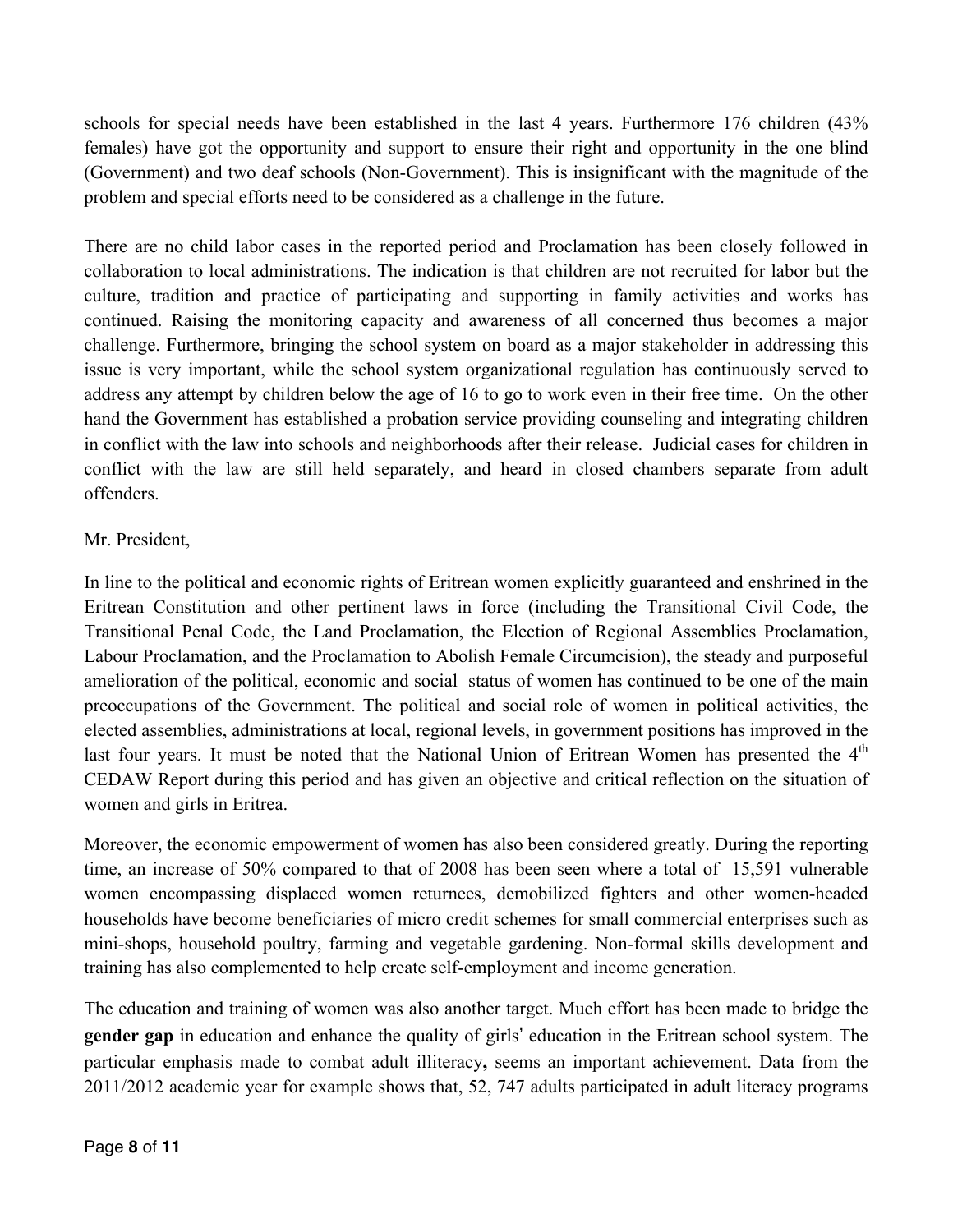in 947 centers with the help of 2,311 facilitators. Women constituted 95%t of the participants. Similarly Vocational training programmes for women were also significant and during this academic year, out of a total of 4,640 students enrolled 38% percent were females.

## Mr. President,

In the context of human dignity and equal opportunities, it is important to mention that returnees have also been accorded all rights. Eritrea has continued to encourage voluntary repatriation of those who may have left the country illegally and in violation of the immigration laws. On the other hand, several rehabilitation and reintegration programmes have been implemented for those who have returned to the county on their own volition. Furthermore, the GOE diligently pursues active and multi-layered policies aimed at engaging the Diaspora communities in the socioeconomic, political and cultural affairs of the country. The robust bond thus cultivated paves the way for the smooth reintegration of returnees. The Government is also working to establish a mechanism to facilitate access to relevant international bodies, particularly the United Nations High Commissioner for Refugees, returned migrants and asylum seekers for independent monitoring and reporting in accordance with Recommendation 107 in the UPR.

## Mr. President,

Despite challenges the structural transformation of government institutions and agencies has been evolving and in 2013 the Government has initiated reorganization and restructuring of government structures starting from the local level the motto being "political dynamism and effective management and organization". This is following a systemic approach and is going to affect all aspects of the State. The first phase which has focused on the structures at local and sub regional levels has already been done. A significant transformation introduced is the element of accountability, the participation of administrations in strengthening political dynamism and effective management and extended vision and practice on mobilization and organization and finally ensuring succession and thus creating opportunity for the younger Eritrean generation to assume positions of responsibility in all structures and intuitions. This is continuing in the higher levels and could be finalized in 2014.

In general our efforts in the last 4 years focused on two aspects of political developments which are the strengthening the responsible participation of the people and the empowerment of the local governance system. The GOE has put much premium to the active involvement of the community in running their own affairs. Most developmental programmes at the Regional level have ensured inputs from the locality concerned. The **governance** structure itself emphasized local empowerment through greater devolution of authority to local governance and Regional Administrations that have increasing latitude in mapping out and implementing development programmes at the local and regional levels.

Hence, the Government effort heavily emphasized on strengthening the elected local assemblies, administrations and community magistrates. The involvement of these elected structured has greatly contributed to the efficiency and effectiveness in implementing development programmes. It also raised the responsible participation of the people and assumes sense of ownership in dealing with community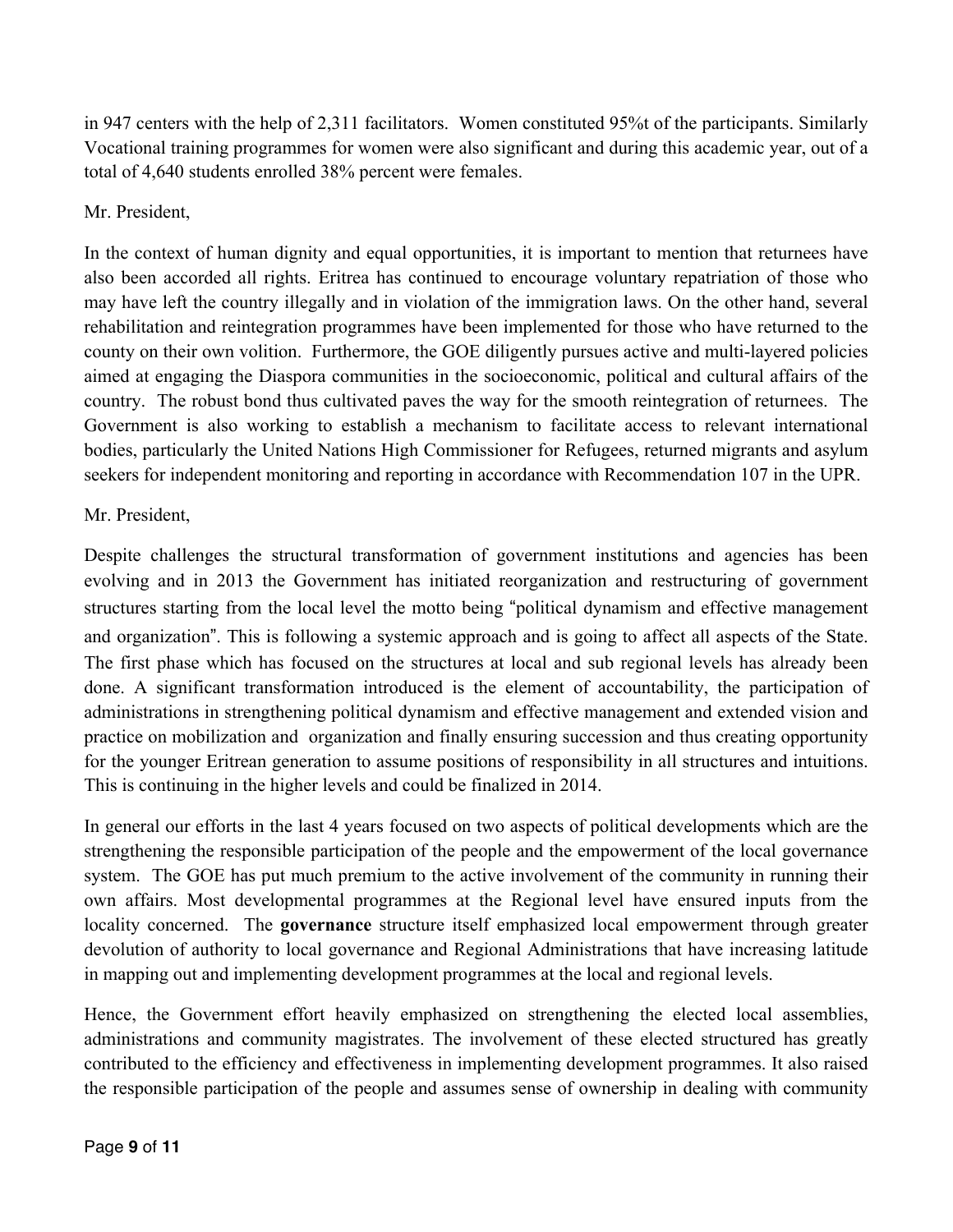affairs and the affairs of the nation. In the last four years the Government has continued to allocate per capita budget allocation to the local and regional governance structures while professional and technical capabilities in the major sectors and services are appointed to be integrated in the capacity of the respective structures. The elected Regional assemblies have also taken jurisdiction on regional issues. While the contribution of these measures in raising responsible participation has been a significant achievement, they have also laid a foundation for a grassroots democratic process very essential for the political process of nation building in the country.

Eritrean political landscape respects fundamental freedoms, namely freedom of expression, association and religion. The human rights of the people in this respect have been respected. No one has been detained for expressing his/her views or ideas, including for criticizing government policies and actions. The media in particular has extended and consolidated its programmes where citizens share responsibility to express opinions on state of affairs at various levels, and citizens have taken the opportunities in the radio, TV and print media to present their critical positions. The infrastructure in the internet has been improved by raising the capacity and technological level of the communication system but there is a long way to go as it is still very slow. However, as usual there has never been any restriction on the internet.

Religious harmony, mutual respect, mutual understanding of the religions has continued to flourish. The right to religious belief is respected.

## Mr. President,

In order faithfully to discharge its international obligations, the GOE has submitted reports on CEDAW, the Convention on the Rights of the Child and the eight conventions on ILO. The Government has also responded to many questionnaires and letters from those bodies. On the issue of cooperation with Special Procedure of the Human Rights, the Government has responded positively to Communications brought by the Compliant Procedure of the Human Rights Council and to the Council itself during the 20<sup>th</sup> and 21<sup>st</sup> Sessions. To date, the Government has attended all the Regular Sessions of the Council since the  $19<sup>th</sup>$  Session with the objective of working closely with the Council.

However, Eritrea has wrongly been targeted with politically motivated Resolutions that denigrate the ongoing efforts of the Government on promoting and protecting Human rights and Fundamental Freedoms. Eritrea believes that country specific resolutions do not serve the advancement of the noble cause of human rights. It is also a double standard and a deviation from the UPR Process that creates a forum for constructive engagement for every UN Member State.

#### Mr. President,

So far I have been discussing the implementation aspect of the report in front of the Council. My presentation would not be complete without discussing the **challenges** and constraints the country faces in meeting its obligations. Human Rights issues have cardinal importance to the Government of Eritrea. In this vein, Government key national priorities are geared towards creating and enhancing the